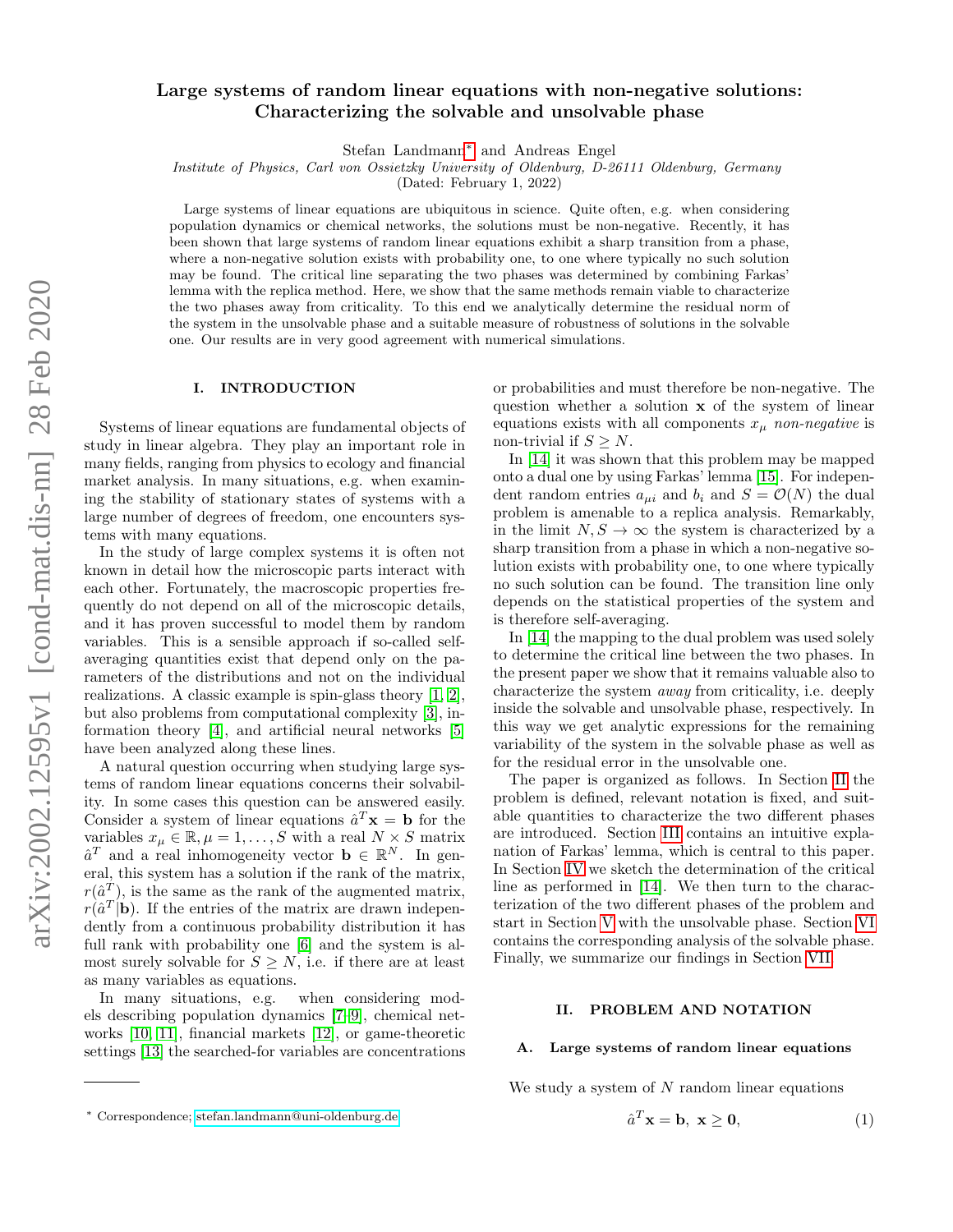for S unknowns  $x_{\mu}$  where the crucial qualification  $\mathbf{x} \geq \mathbf{0}$ stands for  $x_{\mu} \geq 0$  for all  $\mu = 1, \ldots, S$ . We are hence only looking for solution vectors with non-negative components. The  $S \times N$  matrix  $\hat{a}$  has independent random entries  $a_{\mu i}$  drawn from a Gaussian distribution with average A and variance  $\sigma^2$ ,

$$
\langle a_{\mu i} \rangle = A, \qquad \langle (a_{\mu i} - A)^2 \rangle = \sigma^2, \tag{2}
$$

and  $\hat{a}^T$  denotes its transpose. The components  $b_i, i =$  $1, \ldots, N$  of the inhomogeneity vector **b** are drawn from a Gaussian distribution with average B and variance  $\gamma^2/N$ ,

$$
\langle b_i \rangle = B, \qquad \langle (b_i - B)^2 \rangle = \frac{\gamma^2}{N}.
$$
 (3)

Here and in the following the brackets  $\langle \ldots \rangle$  denote the average over the  $a_{\mu i}$  and  $b_i$ . We are always interested in the large system limit  $N \to \infty$  with  $S = \alpha N$  and  $\alpha =$  $\mathcal{O}(1)$ . Note the scaling of the variance  $\langle (b_i - B)^2 \rangle \sim 1/N$ with the system size. It is important for a controlled limit  $N \to \infty$  in the subsequent calculations.

#### B. Solvable and unsolvable phase

For  $N \to \infty$  the system [\(1\)](#page-0-2) exhibits a phase transition from a phase where a solution almost always exists to one where typically no such solution can be found. This line depends on the ratio  $\alpha$  between the number of variables and the number of equations and on the parameters  $A, B, \sigma, \gamma$  of the probability distributions involved. The analytic determination of the transition line was performed in [\[14\]](#page-8-12). To make this paper self-contained and to set the stage for the ensuing calculations the main steps of the corresponding calculations are sketched in Sec. [IV.](#page-1-1) For more details the reader is referred to the original paper.

The central aim of the present work is to characterize the two phases of system [\(1\)](#page-0-2). To this end we first need to find quantities able to describe relevant properties of the system away from criticality.

In the unsolvable phase no solution  $x$  to  $(1)$  exists and it is intuitive to ask "how far" the system is from having a solution. This somewhat vague concept can be quantified by the minimal residual norm:

<span id="page-1-5"></span>
$$
r := \min_{\mathbf{x}, \mathbf{x} \ge \mathbf{0}} \left\| \hat{a}^T \mathbf{x} - \mathbf{b} \right\|,\tag{4}
$$

where  $\|\ldots\|$  denotes the usual quadratic norm of vectors. As long as no solution  $x$  exists r is non-zero. By approaching the solvable phase r should decrease and eventually tend to zero at the transition. We are interested in the detailed behavior of r as a function of  $\alpha$ ,  $A$ ,  $B$ ,  $\sigma$ , and  $\gamma$ .

In the solvable phase the situation is complementary. Now a solution always exists. It is then natural to ask for the robustness or flexibility of the system: How strongly



<span id="page-1-3"></span>FIG. 1. The geometry of problem [\(1\)](#page-0-2) in the solvable phase. The inhomogeneity vector b (blue) belongs to the cone spanned by non-negative linear combinations [\(5\)](#page-1-2) of the row vectors  $\mathbf{a}_{\mu}$  (black). Correspondingly, system [\(1\)](#page-0-2) has a solution x. For the situation in the unsolvable phase see Fig. [4.](#page-3-1)

can it be changed or perturbed while still remaining solvable? There are several possibilities to phrase this idea mathematically. One is to determine the minimal number of rows  $\mathbf{a}_{\mu}$  and corresponding variables  $x_{\mu}$  by which the system [\(1\)](#page-0-2) has to be reduced such that it is rendered unsolvable. We will discuss related measures in section [VI.](#page-4-0)

#### <span id="page-1-0"></span>III. FARKAS' LEMMA

It is very useful to map the original problem [\(1\)](#page-0-2) to a dual one with the help of Farkas' lemma [\[15\]](#page-8-13). To this end we consider what is called the non-negative cone of row vectors  $\mathbf{a}_{\mu}$  of matrix  $\hat{a}$ . This cone is spanned by all linear combinations

<span id="page-1-2"></span>
$$
c_1\mathbf{a}_1 + c_2\mathbf{a}_2 + \dots + c_{\alpha N}\mathbf{a}_{\alpha N} \tag{5}
$$

of these row vectors with non-negative coefficients  $c_{\mu}$ , cf. Fig. [1.](#page-1-3) Clearly, if b falls into this cone, [\(1\)](#page-0-2) has a solution whereas no such solution exists when b lies outside the cone. In the latter case, however, a hyperplane must exist that separates b from the cone. If we denote the normal of this hyperplane by  $y \in \mathbb{R}^N$  we may hence state that either a solution x to

$$
\hat{a}^T \mathbf{x} = \mathbf{b} \text{ with } \mathbf{x} \ge \mathbf{0},\tag{6}
$$

exists or we may find a vector y satisfying

<span id="page-1-4"></span>
$$
\hat{a}\mathbf{y} \ge \mathbf{0} \text{ and } \mathbf{b} \cdot \mathbf{y} < 0. \tag{7}
$$

This duality is the pivotal point of our analysis. As we will show in the next sections [\(7\)](#page-1-4) may be analyzed using the replica method.

## <span id="page-1-1"></span>IV. DETERMINATION OF THE CRITICAL LINE

Let us first see how we can determine the critical line of the system by studying the inequalities [\(7\)](#page-1-4). If a vector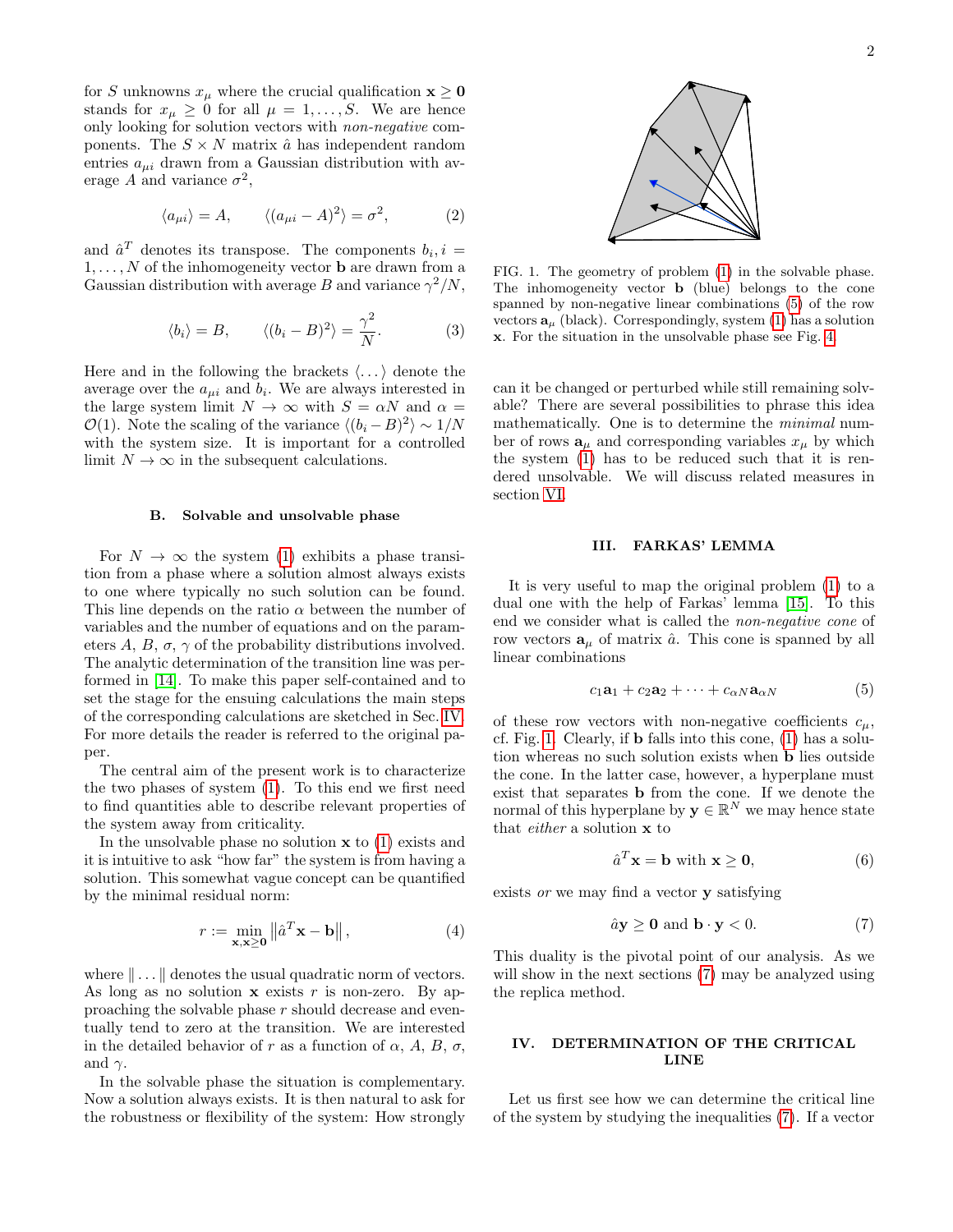y exists which fulfills all inequalities the original system [\(1\)](#page-0-2) does not have solution. If there is no such vector y a non-negative solution x exists.

To get rid of the trivial degeneracy of solutions y im-

plied by 
$$
\mathbf{y} \to \omega \mathbf{y}
$$
 for any positive  $\omega$  we first require

<span id="page-2-2"></span><span id="page-2-1"></span>
$$
\|\mathbf{y}\|^2 = \sum_i y_i^2 = N. \tag{8}
$$

Next we define the fractional volume  $\Omega(\hat{a}, \mathbf{b})$  of all vectors **y** which fulfill  $(7)$  for given  $\hat{a}$  and **b**:

$$
\Omega(\hat{a}, \mathbf{b}) := \frac{\int_{-\infty}^{\infty} \prod_i dy_i \, \delta\left(\sum_i y_i^2 - N\right) \Theta\left(-\frac{1}{\sqrt{N}} \sum_i b_i y_i\right) \prod_{\mu} \Theta\left(\frac{1}{\sqrt{N}} \sum_i a_{\mu i} y_i\right)}{\int_{-\infty}^{\infty} \prod_i dy_i \, \delta\left(\sum_i y_i^2 - N\right)}.
$$
\n(9)

**b**  $\mathsf{a}_1$  $a<sub>2</sub>$ 

<span id="page-2-0"></span>FIG. 2. Volume of allowed solutions y of [\(7\)](#page-1-4) (gray shaded **FIG.** 2. Volume of allowed solutions **y** or (*i*) (gray shaded area). All vectors **y** lie on a sphere of radius  $\sqrt{N}$ . The inequality  $y \cdot b < 0$  constrains the vectors to lie on the lower hemisphere with respect to b. At the same time, they need to have a positive scalar product with all row vectors  $a_{\mu}$ .

Here  $\Theta$  denotes Heaviside-functions and their arguments have been scaled such that their typical values remain  $\mathcal{O}(1)$  for  $N \to \infty$ .

The geometric interpretation of  $\Omega$  is depicted in Fig-ure [2.](#page-2-0) Due to  $(8)$  all vectors **y** lie on a sphere with radius  $\sqrt{N}$ . The inequality  $-\mathbf{y} \cdot \mathbf{b} < 0$  in [\(7\)](#page-1-4) constrains them to the lower hemisphere with respect to b. At the same time, all y need to have a non-negative scalar product with every row vector of  $\hat{a}$ . The more variables the system [\(1\)](#page-0-2) has, the more constraints need to be fulfilled by y. Therefore, the fractional volume of solutions (gray shaded area) shrinks, as the number of variables is increased. When the fractional volume becomes zero, there is no y satisfying all the inequalities. This implies that a solution to the system [\(1\)](#page-0-2) exists.

The value of  $\Omega(\hat{a}, \mathbf{b})$  depends on the specific choice of the matrix  $\hat{a}$  and the vector **b**. Rather than to pinpoint the fractional volume for each individual realization of the randomness we are interested in its typical value un-der the distributions defined in section [II.](#page-0-1) Since  $\Omega$  is dominated by a product of many independent random terms, we cannot expect its average to give a good estimate for its typical value. Instead, this typical value is given by

$$
\Omega_{\text{typ}} \simeq \exp\left(\langle \log \Omega \rangle\right). \tag{10}
$$

For given statistical parameters  $A, B, \sigma, \gamma$  the critical line of the transition is determined by finding the value of  $\alpha$  for which the *typical value* of the volume  $\Omega$  becomes zero. Therefore, our quantity of interest is the entropy:

<span id="page-2-4"></span>
$$
S(\alpha, A, B, \sigma, \gamma) := \lim_{N \to \infty} \frac{1}{N} \langle \log \Omega(\hat{a}, \mathbf{b}) \rangle.
$$
 (11)

For its determination we use the replica trick [\[16\]](#page-8-14) which is based on the identity:

$$
\langle \log \Omega \rangle = \lim_{n \to 0} \frac{\langle \Omega^n \rangle - 1}{n}.
$$
 (12)

The calculation is feasible for  $n \in \mathbb{N}$ . The result has then to be continued to the real  $n$  in order to accomplish the crucial limit  $n \to 0$ . For  $n \in \mathbb{N}$  we have

$$
\Omega^n(\hat{a}, \mathbf{b}) = \int_{-\infty}^{\infty} \prod_{i,a} \frac{dy_i^a}{\sqrt{2\pi e}} \prod_a \delta\left(\sum_i (y_i^a)^2 - N\right)
$$

$$
\prod_{\mu,a} \Theta\left(\frac{1}{\sqrt{N}} \sum_i a_{\mu i} y_i^a\right) \prod_a \Theta\left(-\frac{1}{\sqrt{N}} \sum_i b_i y_i^a\right). \quad (13)
$$

Here,  $a$  is the replica index, which runs from  $1 \ldots n$ , and Here, *a* is the replica index, which runs from  $1 \dots n$ , and the denominators  $\sqrt{2\pi e}$  account for the denominator in [\(9\)](#page-2-2). Replacing the  $\delta$ - and Θ-functions by their integral representations the arising integrals can be decoupled by introducing the order parameters:

<span id="page-2-5"></span>
$$
m^{a} = \frac{1}{\sqrt{N}} \sum_{i} y_{i}^{a} \quad \text{and} \quad q^{ab} = \frac{1}{N} \sum_{i} y_{i}^{a} y_{i}^{b} \quad \text{for } a < b.
$$
\n(14)

In the limit  $N \to \infty$  the integrals may then be calculated by the saddle-point method. Since the solution space of [\(7\)](#page-1-4) is connected the replica-symmetric ansatz for the saddle-point is expected to yield correct results:

$$
m^a = m, \quad q^{ab} = q, \quad \text{for } a < b. \tag{15}
$$

Some of the resulting saddle-point equations are algebraic and can be used to eliminate the corresponding variables. With the abbreviations

<span id="page-2-3"></span>
$$
Dt := \frac{dt}{\sqrt{2\pi}}e^{-t^2/2}, \qquad H(x) := \int_x^\infty Dt \qquad (16)
$$

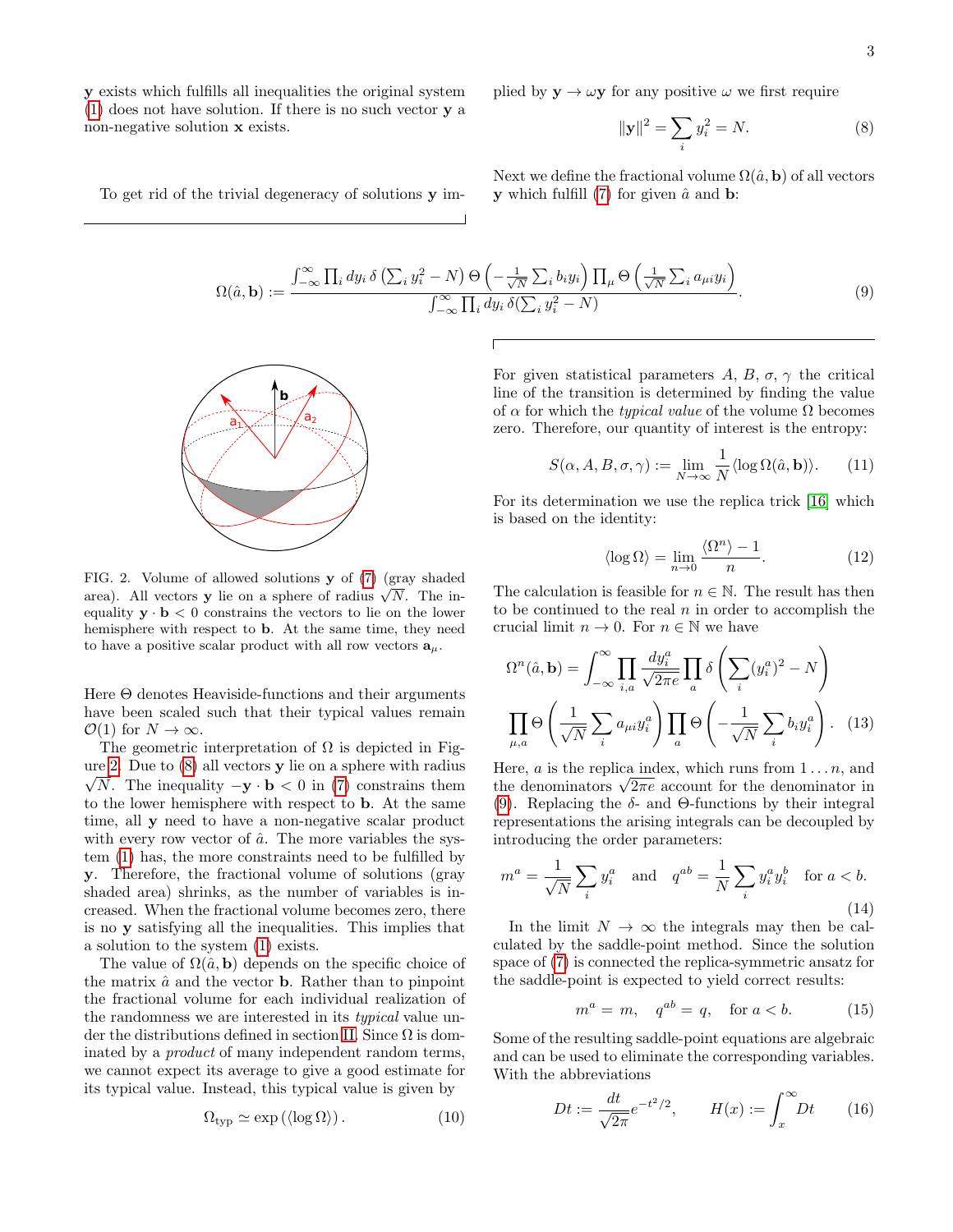as well as

<span id="page-3-3"></span>
$$
\kappa := \frac{mA}{\sigma}, \qquad \lambda := \frac{\sigma B}{\gamma A} \tag{17}
$$

we finally arrive at [\[14\]](#page-8-12)

$$
S(\alpha, \lambda) = \text{extr}_{q,\kappa} \left[ \frac{1}{2} \log(1 - q) + \frac{q}{2(1 - q)} - \frac{\lambda^2}{2} \frac{\kappa^2}{1 - q} + \alpha \int Dt \log H \left( \frac{\sqrt{q} t - \kappa}{\sqrt{1 - q}} \right) \right]. \tag{18}
$$

The order parameter  $q$  characterizes the typical overlap between two different solutions y from the solution space. It varies from  $q = 0$  for  $\alpha = 0$  to  $q \to 1$  close to the phase transition. To determine the transition line we may hence reduce Eq. [\(18\)](#page-3-2) to its most divergent terms for  $q \to 1$ . In this limit we have

$$
\int Dt \log H\left(\frac{\sqrt{q}t - \kappa}{\sqrt{1-q}}\right) \sim -\frac{1}{2(1-q)} \int_{\kappa}^{\infty} Dt (t - \kappa)^2
$$

$$
=: -\frac{1}{2(1-q)} I(\kappa). \tag{19}
$$

and correspondingly get

$$
S(\alpha_c, \lambda) \sim \text{extr}_{q,\kappa} \left[ \frac{1}{2(1-q)} - \frac{\lambda^2 \kappa^2}{2(1-q)} I(\kappa) \right].
$$
 (20)

The critical value  $\alpha_c$  of  $\alpha$  is determined by the remaining saddle-point equations for q and  $\kappa$ :

$$
1 - \lambda^2 \kappa^2 = \alpha_c I(\kappa),\tag{21}
$$

$$
\alpha_c H(\kappa) = 1. \tag{22}
$$

Note that in this result the statistical properties of  $a_{\mu i}$ and  $b_i$  as specified by the parameters A, B,  $\sigma$ ,  $\gamma$  only arise in form of  $\lambda$  defined in [\(17\)](#page-3-3) which gives the scaled ratio of the relative variances of  $a_{\mu i}$  and  $b_i$ .

Figure [3](#page-3-4) shows the critical line (black) given by [\(21\)](#page-3-5), [\(22\)](#page-3-6) in comparison with simulation results. The color indicates the fraction of randomly drawn systems for which a non-negative solution could be found using a non-negative least squares solver [\[17\]](#page-8-15). There is good agreement between the analytical prediction and the numerics.

### <span id="page-3-0"></span>V. THE UNSOLVABLE PHASE

In the unsolvable phase of problem [\(1\)](#page-0-2) no solution vector x may be found. In section [II](#page-0-1) we proposed the residual norm  $r$  defined in [\(4\)](#page-1-5) as a measure of how far the system is from having a solution. We will show now how to determine the typical value of r from the dual problem  $(7)$ . To this end it is useful to first give r a geometrical interpretation, see Fig. [4.](#page-3-1) In the unsolvable phase the



<span id="page-3-7"></span><span id="page-3-4"></span><span id="page-3-2"></span>FIG. 3. The transition from the unsolvable to the solvable phase in dependence of the statistical properties of the random variables described by  $\lambda$  and the ratio  $\alpha$  between the number of variables and the number of equations. The color indicates the fraction of randomly drawn systems [\(1\)](#page-0-2) for which a non-negative solution could be found numerically. The black line shows the analytical prediction of the critical line given by Eqs.  $(21),(22)$  $(21),(22)$  $(21),(22)$ . Parameters:  $N = 300$ , every data point shows the average over 50 realizations.



<span id="page-3-6"></span><span id="page-3-5"></span><span id="page-3-1"></span>FIG. 4. In the unsolvable phase the inhomogeneity vector b lies outside the cone of possible non-negative linear combinations  $\hat{a}^T \mathbf{x} = \sum_{\mu}^{S} x_{\mu} \mathbf{a}_{\mu}$ . The minimal residual norm  $r = \min_{\mathbf{x}, \mathbf{x} \geq 0} \left\| \hat{a}^T \mathbf{x} - \mathbf{b} \right\|$ , is realized by a linear combination which lies on the face of the cone closest to **b**. Therefore, it is completely determined by the smallest angle  $\phi_{\min}$  between the cone and b.

inhomogeneity vector b lies outside the cone of possible non-negative linear combinations  $\hat{a}^T \mathbf{x}$ . The best approximation to **b** by a vector  $\hat{a}^T \mathbf{x}$  of the cone lies on a face of this cone and realizes the smallest possible angle  $\phi_{\min}$ between b and the surface of the cone. We hence get  $r = b \sin(\phi_{\min})$  with  $b = ||\mathbf{b}||$ .

It remains to find a way to determine  $\phi_{\text{min}}$  from the dual problem involving the vectors y. Since there is no solution to equation [\(1\)](#page-0-2) there is at least one and in fact several hyperplanes separating the cone from b. The angle between these hyperplanes and b ranges from 0 (when the hyperplane contains **b**) to  $\phi_{\text{min}}$  (when the hyperplane contains the face of the cone closest to b). Any hyperplane having an angle with **b** larger than  $\phi_{\text{min}}$  violates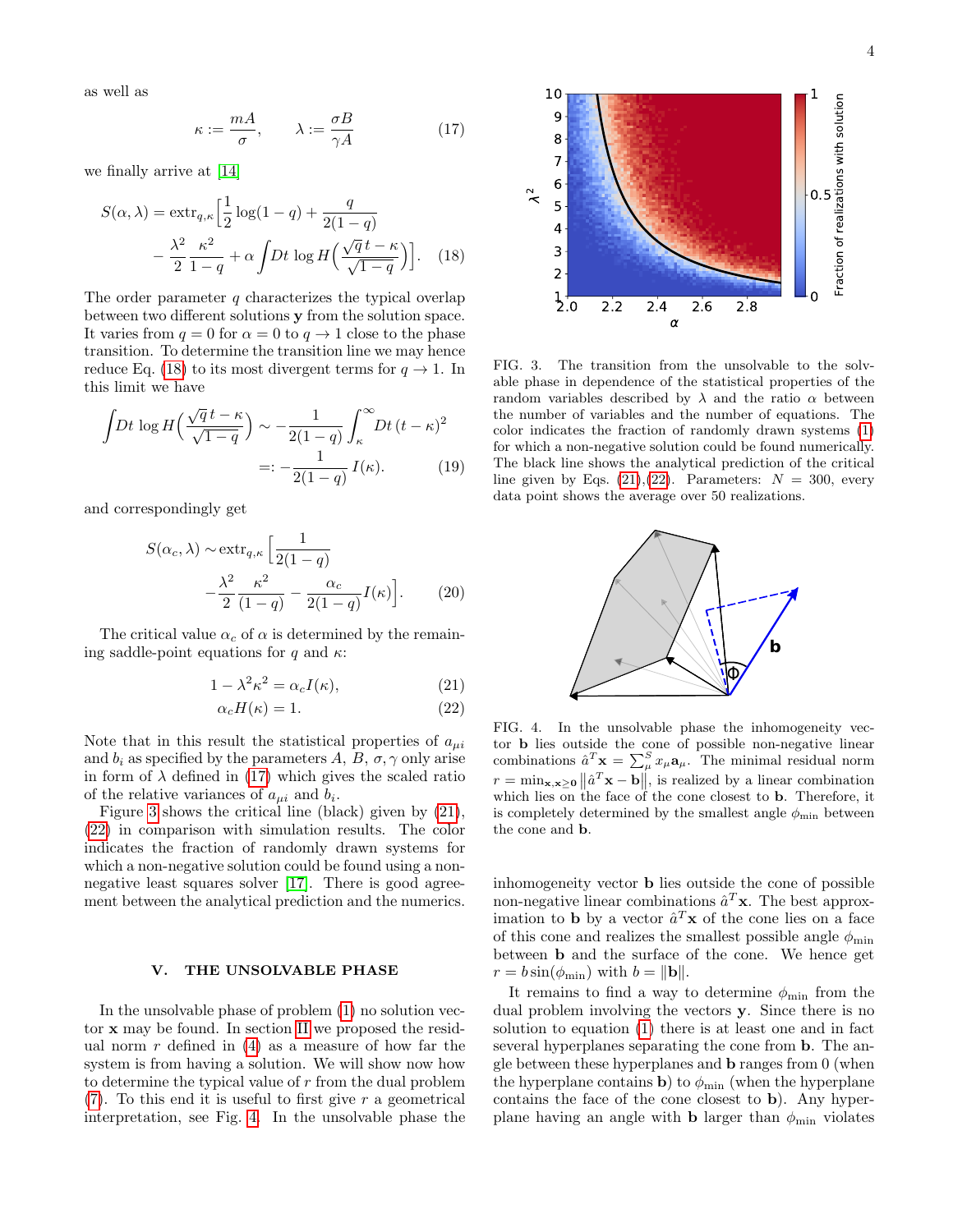<span id="page-4-2"></span>FIG. 5. Solution volume  $\Omega$  (gray shaded) as in Fig. [2](#page-2-0) together with the locus of vectors **y** making a definite angle with **b** (blue line), cf. Eq. [\(25\)](#page-4-1). At the maximum value of this angle the line hits the "southern tip" of the gray area.

at least one of the constraints in  $\hat{a}y \geq 0$ . Thus, we can determine  $\phi_{\min}$  by finding the hyperplane fulfilling the constraints given by Farkas' lemma and making the largest possible angle with b. In terms of normal vectors y this is equivalent to

$$
r = \max_{\mathbf{y}} \left( -\frac{1}{\sqrt{N}} \mathbf{y} \cdot \mathbf{b} \right)
$$
 (23)

where the maximum is over all vectors y fulfilling

$$
\hat{a}\mathbf{y} \ge \mathbf{0} , \ \mathbf{b} \cdot \mathbf{y} < 0, \ \|\mathbf{y}\|^2 = N. \tag{24}
$$

This formulation allows to determine the typical value of r by a slight extension of the methods described in section [IV,](#page-1-1) see also [\[18\]](#page-8-16) for a related situation. The procedure is best explained by comparing Figs. [2](#page-2-0) and [5.](#page-4-2) In order to determine r we have to find the maximal value  $\eta_{\text{max}}$  of

<span id="page-4-1"></span>
$$
\eta := -\frac{1}{\sqrt{N}} \mathbf{y} \cdot \mathbf{b} \tag{25}
$$

in the shaded solution space  $\Omega$ . We proceed as follows: We first fix a value of  $\eta$  thereby constraining the vectors y to lie on a given latitude shown by the dotted blue line in Fig. [5.](#page-4-2) The part of this line inside  $\Omega$  (full blue line) represents those vectors y that belong to  $\Omega$  and make the required angle with **b**. As  $\eta$  increases the full blue line gets shorter and shorter. It shrinks to a point at the "most southern tip" of the solution space when the maximal possible value  $\eta_{\text{max}}$  of  $\eta$  has been reached. We may therefore determine  $\eta_{\text{max}}$  by calculating the modified fractional volume  $\Omega(\hat{a}, \mathbf{b}, \eta)$  including the constraint [\(25\)](#page-4-1) and looking for the value of  $\eta$  for which it goes to zero.

The modified fractional volume  $\Omega(\hat{a}, \mathbf{b}, \eta)$  is obtained from  $\Omega(\hat{a}, \mathbf{b})$  as defined in [\(9\)](#page-2-2) by the mere replacement

$$
\Theta\left(-\frac{1}{\sqrt{N}}\sum_{i}b_{i}y_{i}\right) \longrightarrow \delta\left(-\frac{1}{\sqrt{N}}\sum_{i}b_{i}y_{i}-\eta\right).
$$
\n(26)

The explicit calculations are hence rather similar to Section [IV.](#page-1-1) They yield the following expression for the corresponding entropy

$$
\tilde{S}(\alpha, \lambda, \eta/\gamma) = \lim_{N \to \infty} \frac{1}{N} \langle \log \tilde{\Omega}(\hat{a}, \mathbf{b}, \eta) \rangle =
$$
\n
$$
\operatorname{extr}_{q, \kappa} \left\{ \frac{1}{2} \log(1 - q) + \frac{q}{2(1 - q)} - \frac{(\eta/\gamma + \kappa \lambda)^2}{2(1 - q)} \right\}
$$
\n
$$
+ \alpha \int Dt \log H \left( \frac{\sqrt{q}t - \kappa}{\sqrt{1 - q}} \right) + C \Big\}, \tag{27}
$$

where  $C$  is an irrelevant constant arising from the different normalizations of  $\Omega(\hat{a}, \mathbf{b})$  and  $\Omega(\hat{a}, \mathbf{b}, \eta)$ .

The limit  $\Omega \rightarrow 0$  is again accompanied by  $q \rightarrow 1$ . Keeping only the most divergent terms we find

$$
\tilde{S}(\alpha, \lambda, \eta_{\max}/\gamma) = \text{extr}_{q,\kappa} \left\{ \frac{1}{2(1-q)} - \frac{(\eta_{\max}/\gamma + \kappa \lambda)^2}{2(1-q)} - \frac{\alpha}{2(1-q)} I(\kappa) \right\}, \quad (28)
$$

with the corresponding saddle-point equations

<span id="page-4-3"></span>
$$
1 - (\eta_{\text{max}}/\gamma + \kappa \lambda)^2 = \alpha I(\kappa),
$$
  

$$
\kappa \lambda (\eta_{\text{max}}/\gamma + \kappa \lambda) = \alpha (H(\kappa) - I(\kappa)).
$$
 (29)

Here  $H$  and  $I$  denote the functions defined in [\(16\)](#page-2-3) and [\(19\)](#page-3-7), respectively. From the numerical solutions to [\(29\)](#page-4-3) we get our final result  $r = \eta_{\text{max}}$ .

Figure  $(6)$  compares results for r obtained in this way with numerical simulations for systems of size  $N = 1000$ . The data points were generated by averaging over 10 realizations of the randomness. For each realization the minimal residual norm  $r$  of the random system Eq. [\(1\)](#page-0-2) was determined using a least squares solver [\[17\]](#page-8-15). There is very good agreement between numerics and analytical results. The qualitative behavior is as expected: In the unsolvable phase,  $\alpha < \alpha_c$ , the minimal residual norm is nonzero. It monotonically decreases as the system approaches  $\alpha_c$  to eventually reach zero at  $\alpha = \alpha_c$ .

### <span id="page-4-0"></span>VI. THE SOLVABLE PHASE

Similar to the previous section we now try to characterize the solvable phase of [\(1\)](#page-0-2) by using the dual picture [\(7\)](#page-1-4). In the solvable phase, it is not possible to find a vector y which fulfills all inequalities in [\(7\)](#page-1-4) simultaneously. We may then ask for the best y that violates the inequalities  $\hat{a}y \geq 0$  the least. To formalize the idea let us define a cost function

<span id="page-4-5"></span>
$$
v(\mathbf{y}) = \sum_{\mu} E(\Delta_{\mu}), \quad \Delta_{\mu} := \frac{1}{\sqrt{N}} \sum_{i} a_{\mu i} y_i \qquad (30)
$$

which assigns an 'energy' E to each violated constraint.

Two plausible choices for such a cost function are compared in Fig. [7.](#page-5-1) The first one derives from the step function

<span id="page-4-4"></span>
$$
E\left(\Delta_{\mu}\right) = \Theta\left(-\Delta_{\mu}\right) \tag{31}
$$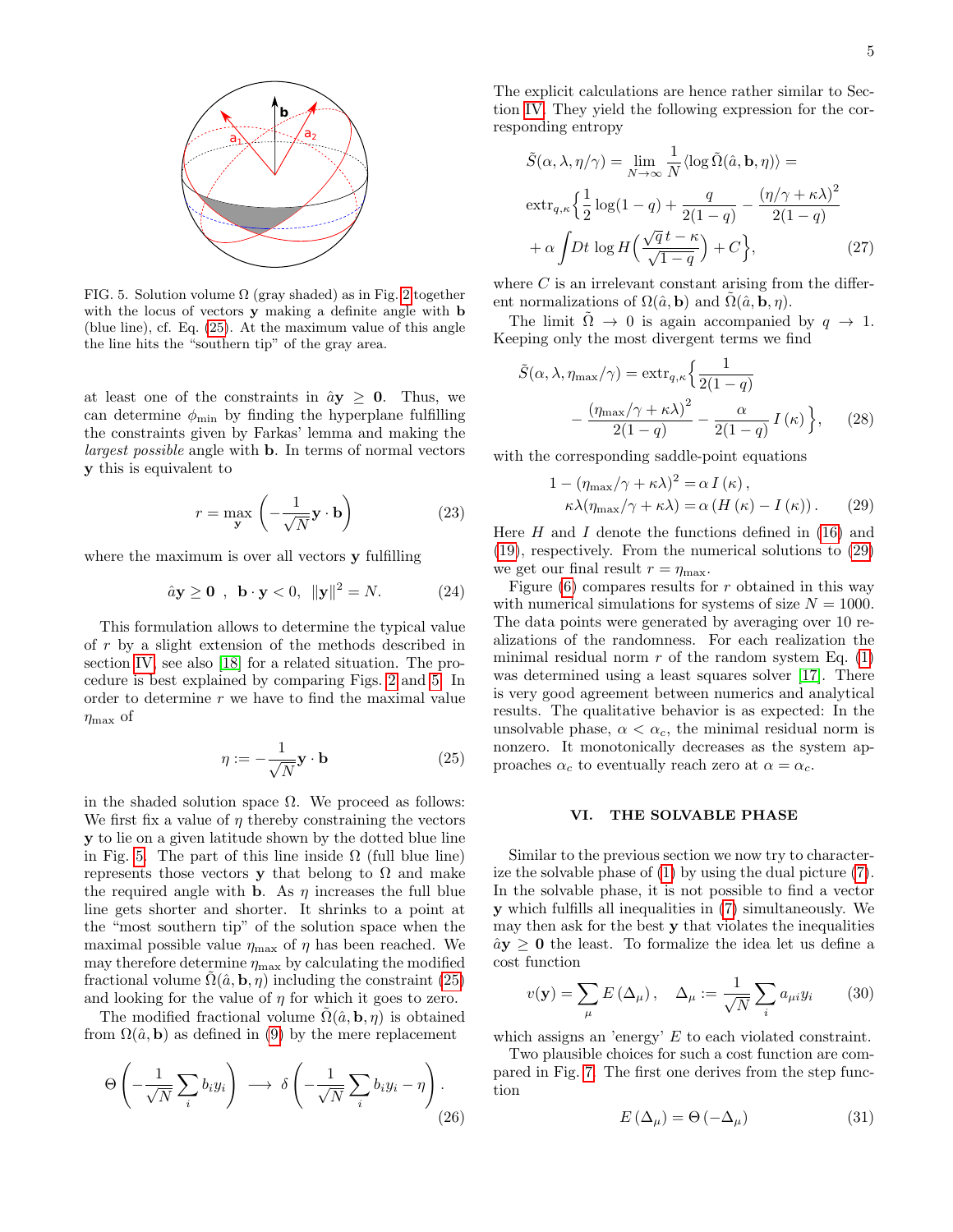

<span id="page-5-0"></span>FIG. 6. Comparison of analytical results and numerical simulations for the residual error  $r$  in the unsolvable phase. The standard deviations of the numerical results are smaller than the symbol size. Parameters:  $A = B = \gamma = 1, \sigma = 1, 2, 3$ (blue, red, green),  $N = 1000$ , averaged over 10 realizations for each data point.

and simply counts the number of violated constraints. Its minimum over all choices of y hence corresponds to the minimal number of row vectors  $\mathbf{a}_{\mu}$  that have to be eliminated from  $\hat{a}$  such that a solution **y** exists. Going back to the original problem it therefore gives the minimal number of row vectors  $\mathbf{a}_{\mu}$  and corresponding variables  $x_{\mu}$  by which the system [\(1\)](#page-0-2) has to be reduced such that it does not possess a non-negative solution anymore. In view of Fig. [1](#page-1-3) this number gives an estimate for the number of "crucial" row vectors  $a_{\mu}$  that are indispensable for the cone to contain b.

The second cost function builds on the ramp function

<span id="page-5-2"></span>
$$
E\left(\Delta_{\mu}\right) = -\Theta\left(-\Delta_{\mu}\right)\,\Delta_{\mu} \tag{32}
$$

and is sensitive not only to the violation of a constraint per se but also to the value of  $\Delta_{\mu}$ , i.e. to the strength of such a violation [\[19\]](#page-8-17). Referring again to Fig. [1](#page-1-3) its minimal value characterizes the sensitivity of the system [\(1\)](#page-0-2) to small variations in  $\hat{a}$  and **b** because it indicates whether b lies "well in the middle" of the non-negative cone of the  $a_{\mu}$  or rather near to its boundary.

It is again possible to calculate the typical minimal values of both cost functions within the replica approach outlined above. To this end we introduce an auxiliary inverse temperature  $\beta$  and define the partition function

$$
Z(\hat{a}, \mathbf{b}, \beta) =
$$
  

$$
\frac{\int \prod_i dy_i \delta\left(\sum_i y_i^2 - N\right) \Theta\left(-\frac{1}{\sqrt{N}} \sum_i b_i y_i\right) \exp\left\{-\beta v(\mathbf{y})\right\}}{\int \prod_i dy_i \delta\left(\sum_i y_i^2 - N\right)}.
$$
 (33)

It is instructive to compare this expression with the fractional volume, Eq. [\(9\)](#page-2-2), which was used to examine the phase transition and the minimal residual norm in



<span id="page-5-1"></span>FIG. 7. The two cost functions studied in this section: The step function defined in [\(31\)](#page-4-4) (blue) and the ramp function [\(32\)](#page-5-2) (orange).

the unsolvable phase. There, only those y contributed to the integral which do not violate any constraint at all in  $\hat{a}y \ge 0$ , i.e., only those with  $v(y) = 0$ . The entropy [\(11\)](#page-2-4) was hence similar to a microcanonical ground state entropy. Complementary, Eq. [\(33\)](#page-5-3) is like a canonical partition function to which all y contribute, also those violating the constraints, albeit suppressed by the Boltzmann factor  $\exp{\{-\beta v(\mathbf{y})\}}$ . The role of the entropy in the microcanonical approach is now taken by the free energy

$$
F(\alpha, \lambda, \beta) := -\lim_{N \to \infty} \frac{1}{\alpha N \beta} \langle \log Z(\hat{a}, \mathbf{b}, \beta) \rangle.
$$
 (34)

The minimal possible average cost per equation  $\langle E_{\text{min}} \rangle$ corresponds to the ground state energy and is given as the low temperature limit of the free energy:

$$
\langle E_{\min} \rangle = \frac{\langle v_{\min} \rangle}{\alpha N} = \lim_{\beta \to \infty} F(\alpha, \lambda, \beta). \tag{35}
$$

Its calculation is yet another variation of the one sketched in section [IV](#page-1-1) and proceeds along the lines of [\[20,](#page-8-18) [21\]](#page-8-19). The same order parameters are defined as in [\(14\)](#page-2-5) and under the assumption of replica symmetry, we find

$$
F(\alpha, \lambda, \beta) = \text{extr}_{q, \kappa} \left\{ -\frac{\log(1-q)}{2\alpha\beta} - \frac{q}{2\alpha\beta(1-q)} + \frac{\lambda^2 \kappa^2}{2\alpha\beta(1-q)} - \frac{1}{\beta} G_E \right\},\tag{36}
$$

<span id="page-5-3"></span>where

$$
G_E = \int Dt \log \int d\Delta
$$

$$
\exp\left\{-\beta E\left(\Delta\right) - \frac{\left(\Delta/\sigma - \kappa + t\sqrt{q}\right)^2}{2(1-q)}\right\}.
$$
 (37)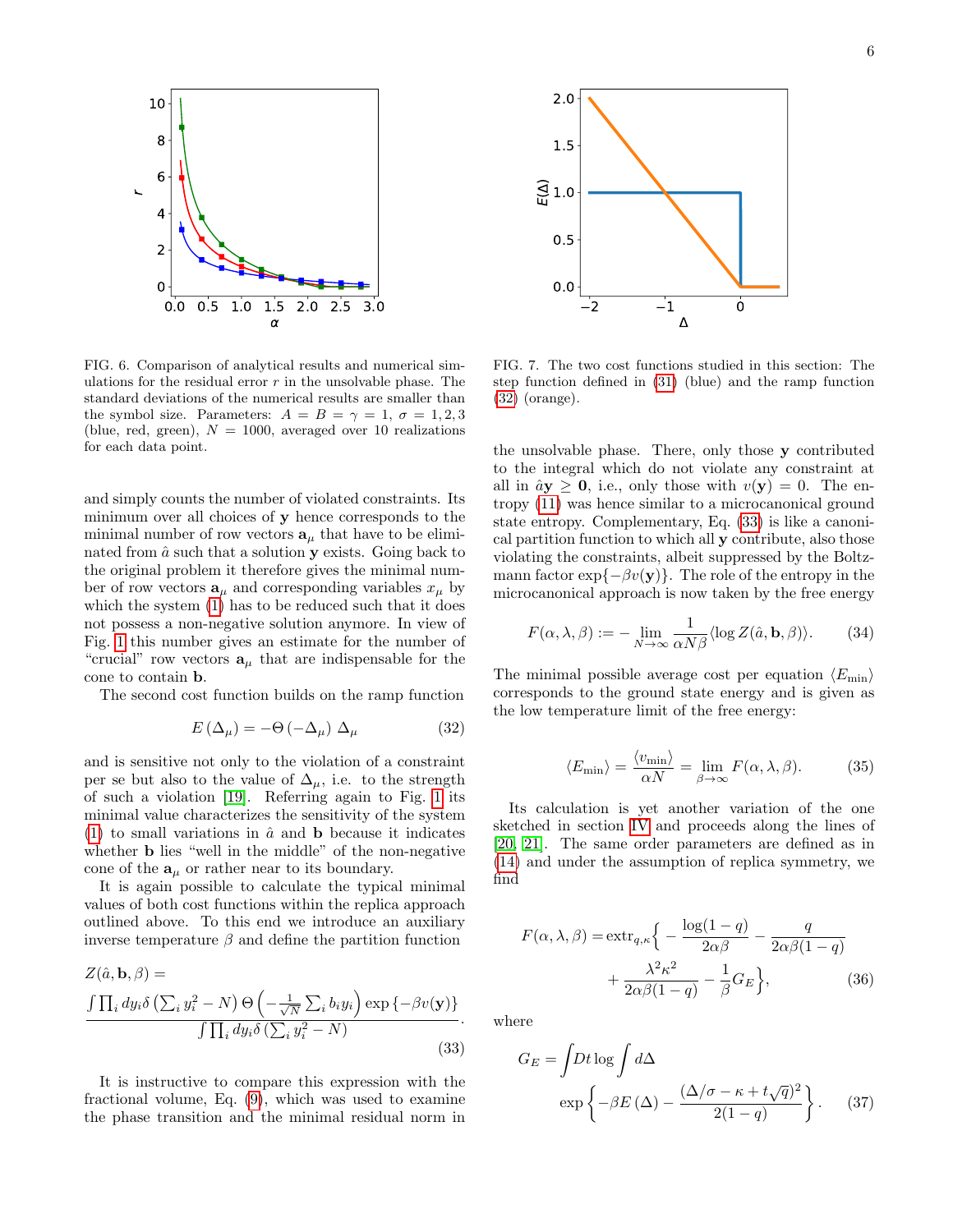

<span id="page-6-4"></span>FIG. 8. The lines show the typical minimal energy  $\langle E_{\text{min}}\rangle$  for the step cost function (left) and for the ramp cost function (right) as given by Eq. [\(44\)](#page-6-0) and [\(49\)](#page-7-1), respectively. Parameters:  $A = B = \gamma = 1$ , and  $\sigma = 1, 2, 3$  (blue, red, green). Each symbol of the numerical results for the ramp function was generated from systems with  $N = 300$  and averaged over 25 realizations. The error bars show the standard deviation.

The limit  $\beta \to \infty$  to project out the ground state is accompanied by  $q \to 1$  such that  $x := \beta(1 - q)$  remains of  $\mathcal{O}(1)$ . In this limit, therefore, the role of the saddle-point variable q is taken over by x. In this way  $G_E$  becomes

$$
G_E = \beta \int Dt \left( -E(\Delta_0) - \frac{(\Delta_0/\sigma - \kappa + t)^2}{2x} \right), \quad (38)
$$

where

$$
\Delta_0(t) = \arg\min_{\Delta} \left[ E(\Delta) + \frac{(\Delta_0/\sigma - \kappa + t)^2}{2x} \right].
$$
 (39)

For the step cost function [\(31\)](#page-4-4) the minimum is realized by

<span id="page-6-5"></span>
$$
\Delta_0(t) = \begin{cases}\n\sigma(\kappa - t) & \text{if } t < \kappa \\
0 & \text{if } \kappa \le t \le \kappa + \sqrt{2x} \\
\sigma(\kappa - t) & \text{if } t > \kappa + \sqrt{2x}.\n\end{cases}
$$
\n(40)

The typical minimal cost per equation is then given by

$$
\langle E_{\min} \rangle = \operatorname{extr}_{x,\kappa} \Big\{ -\frac{1}{2\alpha x} + \frac{\lambda^2 \kappa^2}{2\alpha x} + H\left(\kappa + \sqrt{2x}\right) + \frac{1}{2x} \int_{\kappa}^{\kappa + \sqrt{2x}} Dt \left(t - \kappa\right)^2 \Big\}.
$$
 (41)

This expression is similar to the one for the minimal fraction of misclassified patterns of a perceptron [\[20,](#page-8-18) [21\]](#page-8-19). Here, however, we have the additional term  $\frac{\lambda^2 \kappa^2}{2r}$  $\frac{2\kappa^2}{2x}$  and the additional extremization in  $\kappa$ .

The saddle point equations corresponding to [\(41\)](#page-6-1) read

$$
\alpha \int_{\kappa}^{\kappa + \sqrt{2x}} Dt (t - \kappa)^2 = 1 - \lambda^2 \kappa^2 \tag{42}
$$

$$
\alpha \int_{\kappa}^{\kappa + \sqrt{2x}} Dt \,(t - \kappa) = \lambda^2 \kappa \tag{43}
$$

and [\(41\)](#page-6-1) simplifies to

<span id="page-6-0"></span>
$$
\langle E_{\min} \rangle = H(\kappa + \sqrt{2x}). \tag{44}
$$

Note that  $\kappa$  and  $x$  in this expression have to be determined from the numerical solution of the saddle-point equations [\(42\)](#page-6-2) and [\(43\)](#page-6-3).

Analytical results for  $\langle E_{\text{min}} \rangle$  in case of the step cost function as function of  $\alpha$  are shown in the left part of Figure [8.](#page-6-4) The overall behavior is as expected: For  $\alpha$  below the critical value  $\alpha_c$ , the system is in the unsolvable phase, all constraints in [\(7\)](#page-1-4) can be fulfilled and  $\langle E_{\text{min}} \rangle$  is zero. For  $\alpha > \alpha_c$  some of the constraints can no longer be fulfilled and  $\langle E_{\text{min}} \rangle$  starts to monotonically grow. Since the determination of  $\langle E_{\text{min}} \rangle$  by simulations is computationally very demanding and not indispensable for this work we have refrained from doing so.

For the ramp cost function [\(32\)](#page-5-2) the calculation is similar. Eq. [\(40\)](#page-6-5) is modified to

$$
\Delta_0(t) = \begin{cases}\n\sigma(\kappa - t) & \text{if } t < \kappa \\
0 & \text{if } \kappa \le t \le \kappa + \sigma x \\
\sigma(x\sigma + \kappa - t) & \text{if } t > \kappa + \sigma x\n\end{cases}
$$

<span id="page-6-1"></span>and  $G_E$  acquires the form

$$
\frac{G_E}{\beta} = -\frac{1}{2x} \int_{\kappa}^{\kappa + x\sigma} Dt (\kappa - t)^2 + \sigma \left(\kappa + \frac{x\sigma}{2}\right) H(\kappa + x\sigma) \n- \frac{\sigma}{\sqrt{2\pi}} \exp\left\{-\frac{(\kappa + x\sigma)^2}{2}\right\}.
$$
\n(45)

The typical minimal cost per equation becomes

<span id="page-6-3"></span><span id="page-6-2"></span>
$$
\langle E_{\min} \rangle = \operatorname{extr}_{x,\kappa} \left\{ -\frac{1}{2\alpha x} + \frac{\lambda^2 \kappa^2}{2\alpha x} - \sigma \left( \kappa + \frac{x\sigma}{2} \right) H(\kappa + x\sigma) \right\}
$$

$$
+ \frac{1}{2x} \int_{\kappa}^{\kappa + x\sigma} Dt(\kappa - t)^2 + \frac{\sigma}{\sqrt{2\pi}} \exp \left\{ -\frac{(\kappa + x\sigma)^2}{2} \right\}, \tag{46}
$$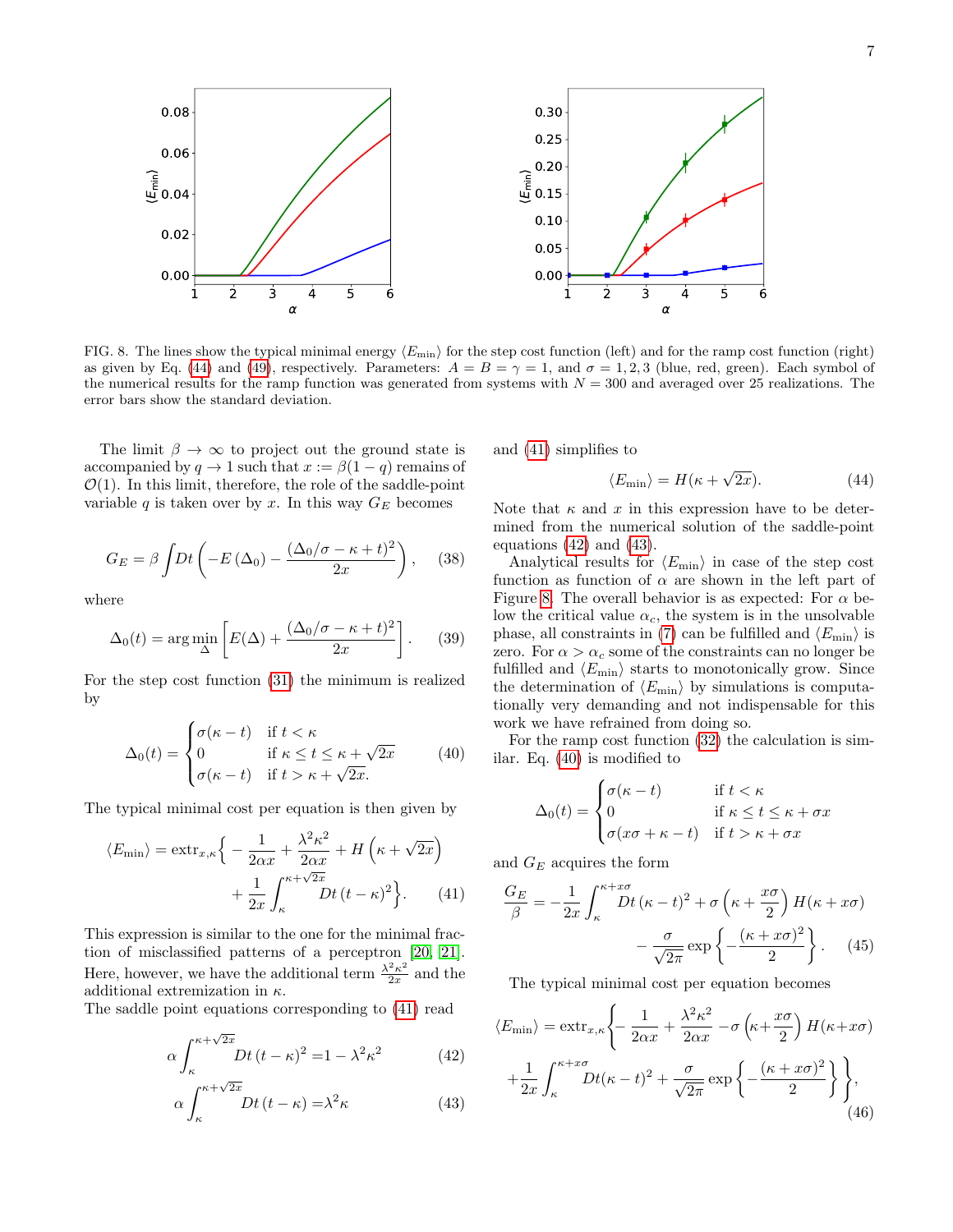

<span id="page-7-4"></span>FIG. 9. Left: Distribution of violation strengths ∆ for the step function (left) and the ramp function (right). The height of the line at  $\Delta = 0$  gives the prefactor of the respective  $\delta$  function. Parameters:  $A = B = \gamma = 1$ ,  $\sigma = 2$ ,  $\alpha = 3$ .

complemented by the saddle point equations

$$
1 - \lambda^2 \kappa^2 = \alpha \sigma^2 x^2 H(\kappa + \sigma x) + \alpha \int_{\kappa}^{\kappa + x\sigma} Dt(\kappa - t)^2, \tag{47}
$$

$$
\lambda^2 \kappa = \alpha x \sigma H(k + \sigma x) - \alpha \int_{\kappa}^{+\infty} Dt(\kappa - t). \tag{48}
$$

The final result for the typical minimal cost per equation assumes the form

$$
\langle E_{\min} \rangle = -\sigma(\kappa + x\sigma)H(\kappa + x\sigma) + \frac{\sigma}{\sqrt{2\pi}}e^{-(\kappa + x\sigma)^2/2},\tag{49}
$$

where again the values of the saddle-point variables  $\kappa$ and  $x$  as determined from the numerical solution of  $(47)$ and [\(48\)](#page-7-3) have to be plugged into this expression.

In the right part of Figure [8](#page-6-4) analytical and numerical results for  $\langle E_{\text{min}} \rangle$  for the ramp cost function are compared. In this case, it is straightforward to get numerical results since the minimal value of  $v(\mathbf{y})$  can be determined using standard tools as the scipy.optimize.minimize function in Python. Very good agreement between analytical and numerical results is found.

The results on the minimal cost per equation shown in Fig. [8](#page-6-4) can be specified in more detail by determining the distribution  $p_{\min}(\Delta)$  of the "violation strengths"  $\Delta_{\mu}$ defined in [\(30\)](#page-4-5) in the limit  $\beta \to \infty$ . In [\[21\]](#page-8-19) it is shown that this distribution is given by

$$
p_{\min}(\Delta) = \int \! Dt \,\delta(\Delta - \Delta_0(t)). \tag{50}
$$

In this way we find for the step cost function

$$
p_{\min}(\Delta) = \delta(\Delta) \int_{\kappa}^{\kappa + \sqrt{2x}} Dt
$$
  
+  $\left(\Theta(\Delta) + \Theta(-\Delta - \sigma\sqrt{2x})\right) \frac{1}{\sqrt{2\pi}\sigma} e^{-(\kappa - \frac{\Delta}{\sigma})^2/2}$  (51)

<span id="page-7-2"></span>and for the ramp function

$$
p_{\min}(\Delta) = \delta(\Delta) \int_{\kappa}^{\kappa + \sigma x} Dt + \Theta(\Delta) \frac{1}{\sqrt{2\pi}\sigma} e^{-(\kappa - \frac{\Delta}{\sigma})^2/2} + \Theta(-\Delta) \frac{1}{\sqrt{2\pi}\sigma} e^{-(-\frac{\Delta}{\sigma} + \sigma x + \kappa)^2/2}.
$$
 (52)

<span id="page-7-3"></span><span id="page-7-1"></span>Figure [9](#page-7-4) compares these two distributions in the interesting regime  $\alpha > \alpha_c$ . The left part shows  $p_{\min}$  for the step function. The  $\delta$ -peak at  $\Delta = 0$  is caused by constraints that are fulfilled as equalities whereas the part of the Gaussian for  $\Delta > 0$  represents constraints which are more than just barely fulfilled. Note the gap of width √  $\sigma\sqrt{2x}$  in the negative part of the distribution. This gap is due to the fact that the step cost function does not differentiate between heavily violated constraints and those only slightly violated. It therefore prefers few "gross mistakes" to many tiny ones. In this way it selects the row vectors  $a_{\mu}$  that are "most crucial" for the cone to contain the vector b as discussed at the beginning of this section. In contrast, the distribution  $p_{\min}(\Delta)$  for the ramp cost function is gapless, see the right part of Figure [9.](#page-7-4) Since the ramp function punishes strong violations of constraints more severely than slight violations its optimal value is realized with many but small violations. It therefore characterizes some average distance of b from the boundary of the cone. No gap in the distribution is therefore to be expected. Note that the typical minimal cost per equation is recovered from the distributions  $p_{\min}(\Delta)$  by:

$$
\langle E_{\min} \rangle = \int d\Delta \, E(\Delta) \, p_{\min}(\Delta). \tag{53}
$$

# <span id="page-7-0"></span>VII. CONCLUSION

Large systems of random linear equations exhibit intriguing properties if their variables are constrained to be non-negative. These systems show a sharp transition